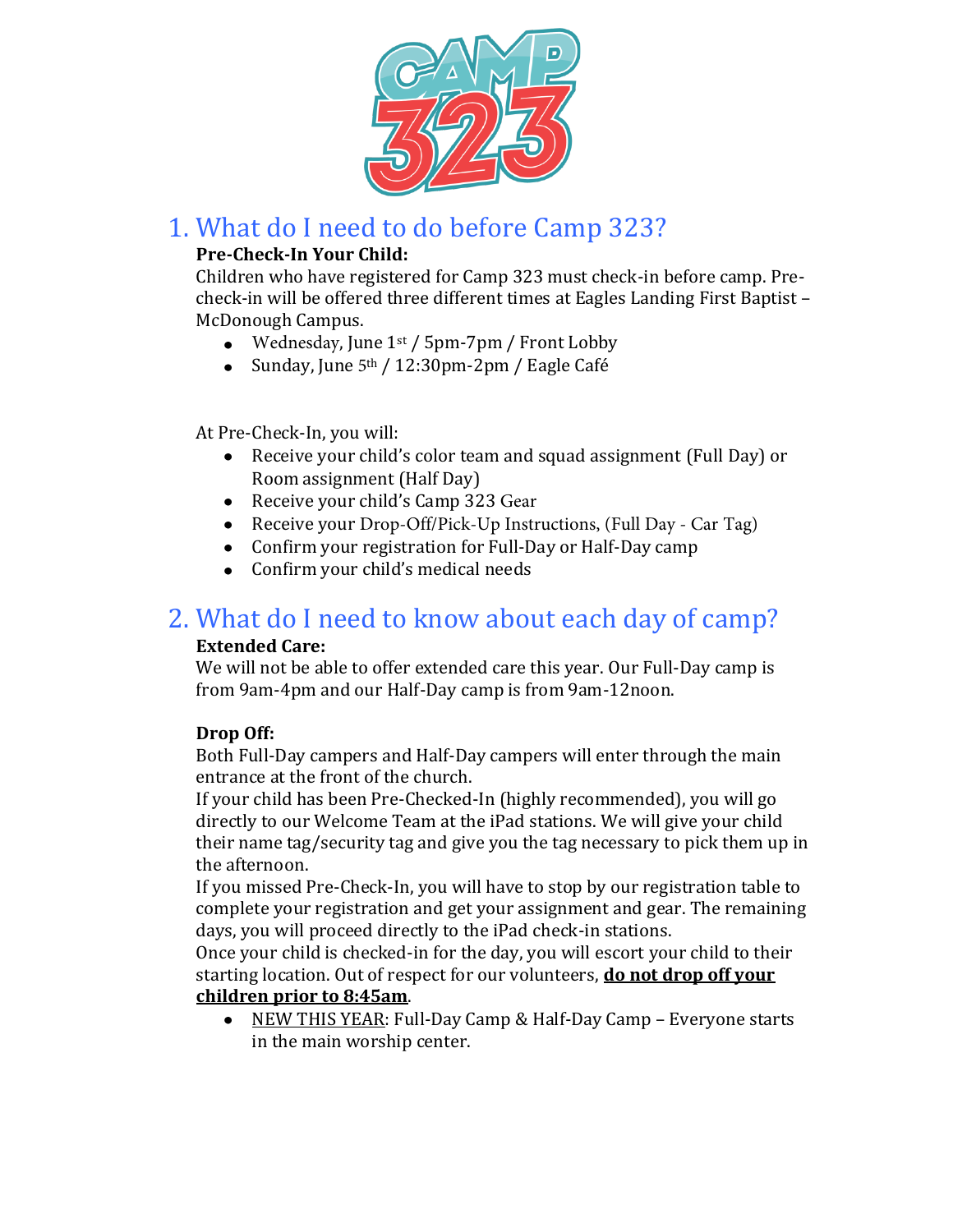#### **Departure:**

Full-Day Camp: **Pick up time is 4pm.** Pick up will be in the main worship center. If you arrive early, feel free join us for our last session in the back of the worship center. However, please do not try to get your child until the conclusion of the closing session. This is very distracting to the campers. At the time of release, proceed to your child's color team and present your Guardian Receipt for your child. Please have your child leave their backpack daily so that we can distribute supplies for the next day.

Half-Day Camp: **Pick up time is 12 noon.** Pick up will be at your child's assigned classroom. If you arrive early, please wait in the lobby until the time of release. Please do not enter the classroom. At the time of release, proceed to the classroom and present your Guardian Receipt for your child.

#### **Security:**

Camp security is obviously very important to us. We will have a security team constantly monitoring all activities across the campus. From drop off until departure, all children will be required to stay with their squad leader.

Each morning, you will receive a "Guardian Receipt" when you check-in your child. This tag displays a code that will correspond with the code on your child's tag. The Guardian Receipt must be presented when picking up your child in the afternoon. We will allow a picture of the Guardian Receipt. You will receive a new receipt each day. We will require a copy of a valid form of identification from any individual picking up a child without a Guardian Receipt.

Parents or guests will not be allowed to watch/participate with the kids during the camp day. Access to the campus will be restricted. All entrances to the building will be locked except for the main entrance. All visitors must check-in at the main entrance at the front of the church.

#### **Snack, Meals, and Hydration:**

Full-Day Camp: We will provide a snack and a full lunch for each camper. We will provide a Camp 323 water bottle to each child and we will have water stations set up around the campus. Please stress the importance of hydration with your child.

Half-Day Camp: We will provide a snack for each camper. We will provide a Camp 323 water bottle to each child. The campers will have access to water fountains.

\*Important\*: For the safety of your child, we do not offer substitutions to the menu. Please send alternative meals or snacks if your child cannot eat what is provided. We will arrange to store the food until it is time for your child to eat. We will have very limited means for food prep (refrigerator and small microwave).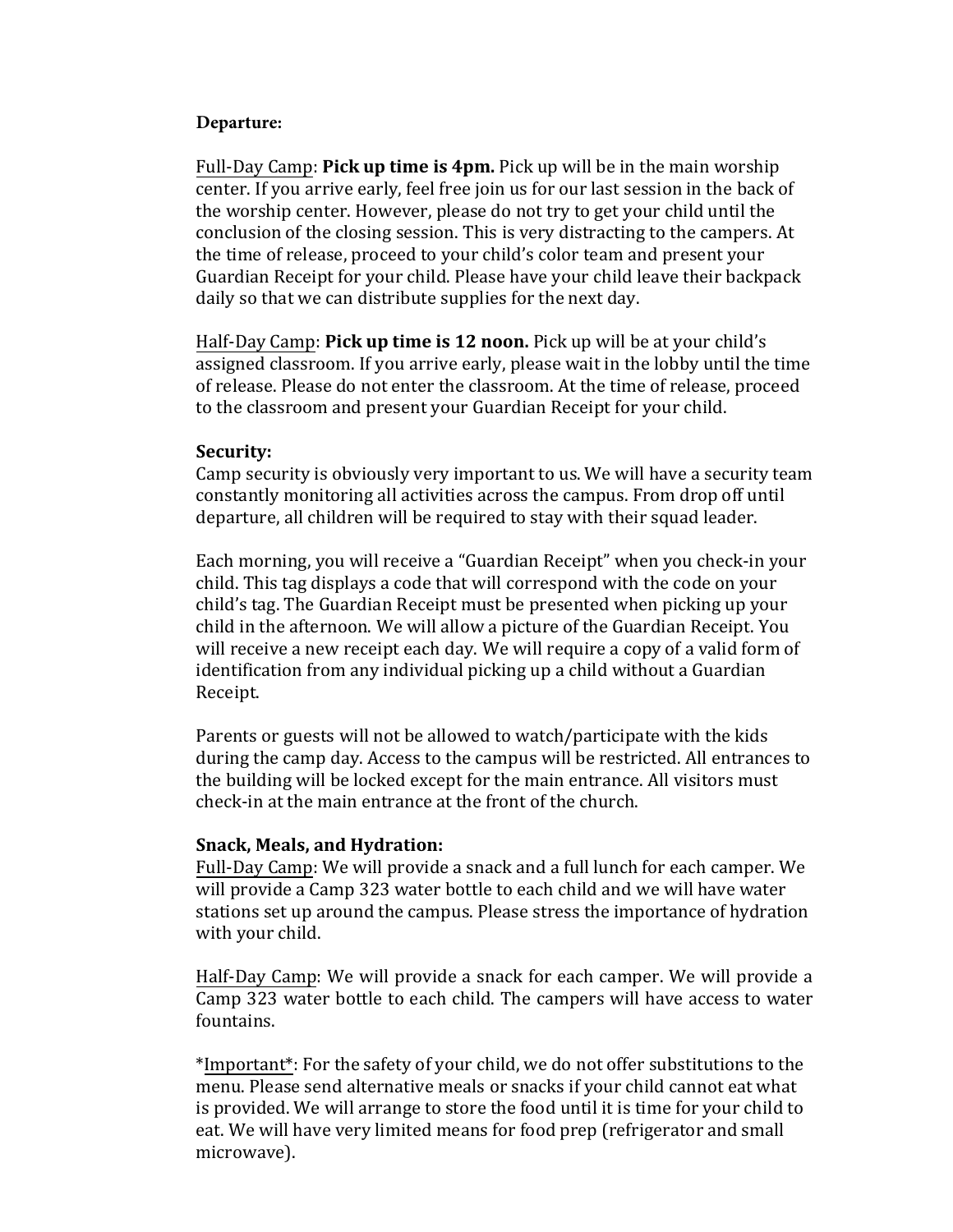#### **Camp Nurse:**

We will have several medical professionals on campus throughout the week. They will handle minor issues. **If your child needs medication to be administered while at camp, you will need to complete the medication instructions at the Nurses Table on Monday June 13th.** 

#### **In Case of Emergency:**

If an emergency occurs, we will use the emergency contact information provided at registration to call the emergency contacts. We will have direct access to emergency medical assistance if needed.

If you have an emergency and need to get in touch with your child, please call our church office at 770-957-1355. If your child needs to leave early for any reason, please enter through the main church entrance and we will escort your child to you.

#### **Wellness Policy:**

To ensure the health of children and volunteers, we ask that sick children NOT attend Camp 323. It is recommended that a child should not leave home when the following symptoms exist or have existed within a 24-hour period:

- Fever
- Vomiting or diarrhea within the last 24 hours
- Common cold from onset through one week
- Any unexplained rash
- Any skin infection boils, ringworm or impetigo
- Untreated pink eye or other eye infection
- Lice, including the presence of eggs or nits

Appropriate COVID protocols will be used at camp. The necessary measures will be determined closer to the date of the camp.

# 3. What do my kids need to bring and wear?

#### **Attire:**

All our campers will get sweaty and messy. Please dress them for plenty of fun. Here are some suggestions:

- Shoes closed toe and closed heel. We will be running and playing.
- Clothing
	- o Make sure that the clothing is modest and not revealing.
	- o Nothing excessively short or tight fitting
	- o Nothing excessively loose or baggy (nothing falling off)
- Don't wear your "Sunday Best" clothing. It will come home as your new play clothes.
- Please send extra clothes for half-day campers. This comes in handy if there are any accidents.